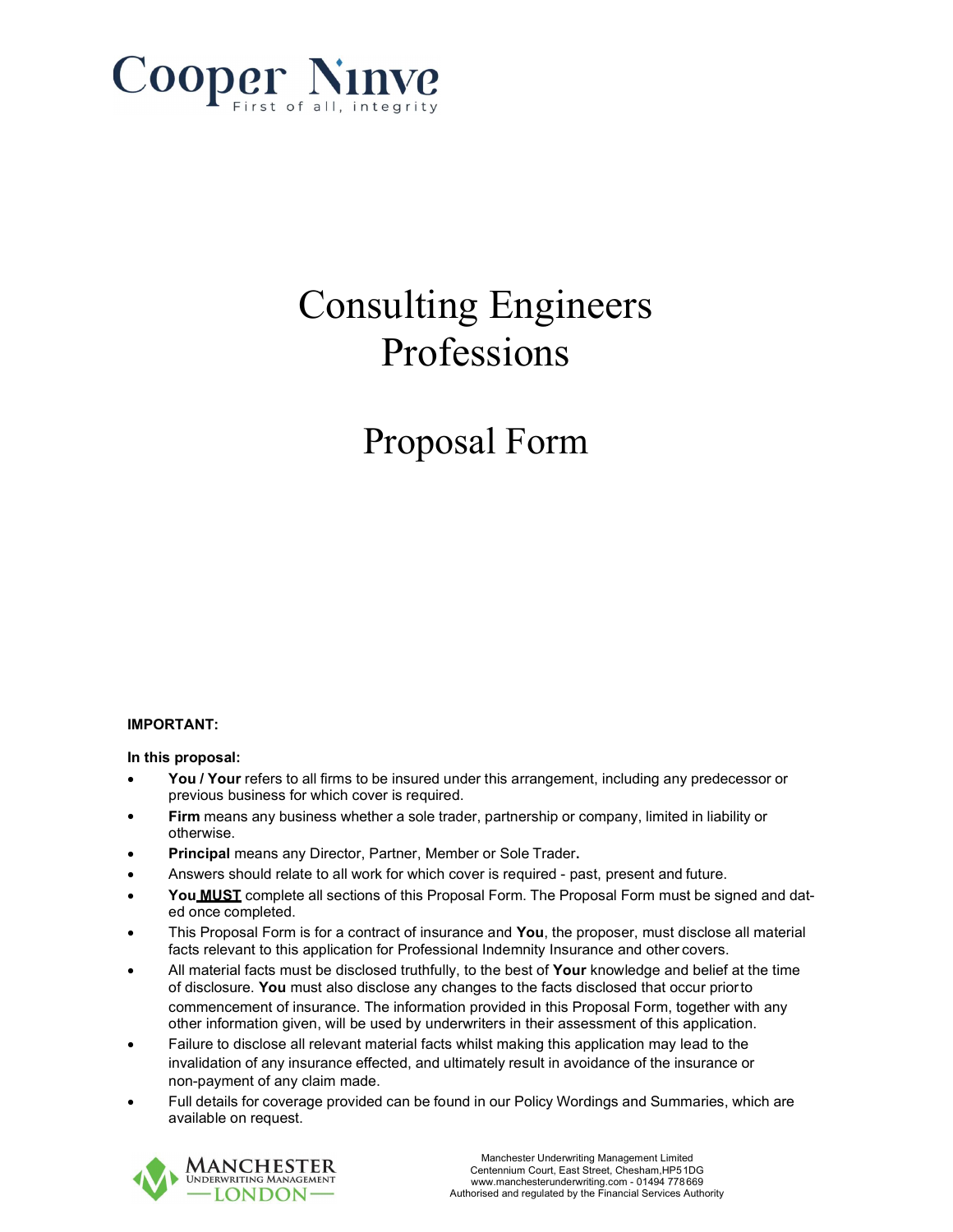| (1) Please provide full trading names of all Firms to be insured under this arrangement (You / Your): |                         |  |  |  |  |
|-------------------------------------------------------------------------------------------------------|-------------------------|--|--|--|--|
| Name(s)                                                                                               | <b>Date Established</b> |  |  |  |  |
|                                                                                                       |                         |  |  |  |  |
|                                                                                                       |                         |  |  |  |  |
|                                                                                                       |                         |  |  |  |  |
|                                                                                                       |                         |  |  |  |  |

| 2) Please provide website address: |
|------------------------------------|
|------------------------------------|

www:

| 3) Please provide all addresses:                                                                                        |  |
|-------------------------------------------------------------------------------------------------------------------------|--|
| <b>Address</b>                                                                                                          |  |
|                                                                                                                         |  |
|                                                                                                                         |  |
|                                                                                                                         |  |
|                                                                                                                         |  |
| $\vert A \rangle$ if cover is required for <b>Vour</b> provious businesses (prodesses prostices) provide details below: |  |

| 14) il covei is regulieu ior <b>Tour</b> previous busiriesses (preuecessor practices), proviue details below. |                   |                 |                               |  |  |
|---------------------------------------------------------------------------------------------------------------|-------------------|-----------------|-------------------------------|--|--|
| Name(s)                                                                                                       | <b>Start Date</b> | <b>End Date</b> | Reason for winding up/leaving |  |  |
|                                                                                                               |                   |                 |                               |  |  |
|                                                                                                               |                   |                 |                               |  |  |

| where please provide details below:       | 5) If any of the <b>Principals</b> require cover for any previous professional business activity not covered else- |                                                                                  |                                                        |  |
|-------------------------------------------|--------------------------------------------------------------------------------------------------------------------|----------------------------------------------------------------------------------|--------------------------------------------------------|--|
| Name of <b>Principal</b> to be<br>covered |                                                                                                                    |                                                                                  |                                                        |  |
| Name of previous Firm                     |                                                                                                                    |                                                                                  |                                                        |  |
| Period at previous Firm                   | <b>From:</b> $dd / mm / yyy$<br>dd / mm / yyyy<br>To:                                                              | <b>From:</b> $\frac{d}{dx}$ dd <b>/</b> mm <b>/</b> yyyy<br>$To:$ dd / mm / yyyy | <b>From:</b> $dd / mm / yyyy$<br>dd / mm / yyyy<br>To: |  |
|                                           |                                                                                                                    |                                                                                  |                                                        |  |
| Fees for last 3 years of<br>trading       | уууу: £                                                                                                            |                                                                                  |                                                        |  |
|                                           |                                                                                                                    |                                                                                  |                                                        |  |
| Position held at previous Firm            |                                                                                                                    |                                                                                  |                                                        |  |
| Reason for leaving                        |                                                                                                                    |                                                                                  |                                                        |  |

6) Do You have any association with or financial interest in any other Firm? If YES, give full details below of the nature of the association, with the name and business of the third party.

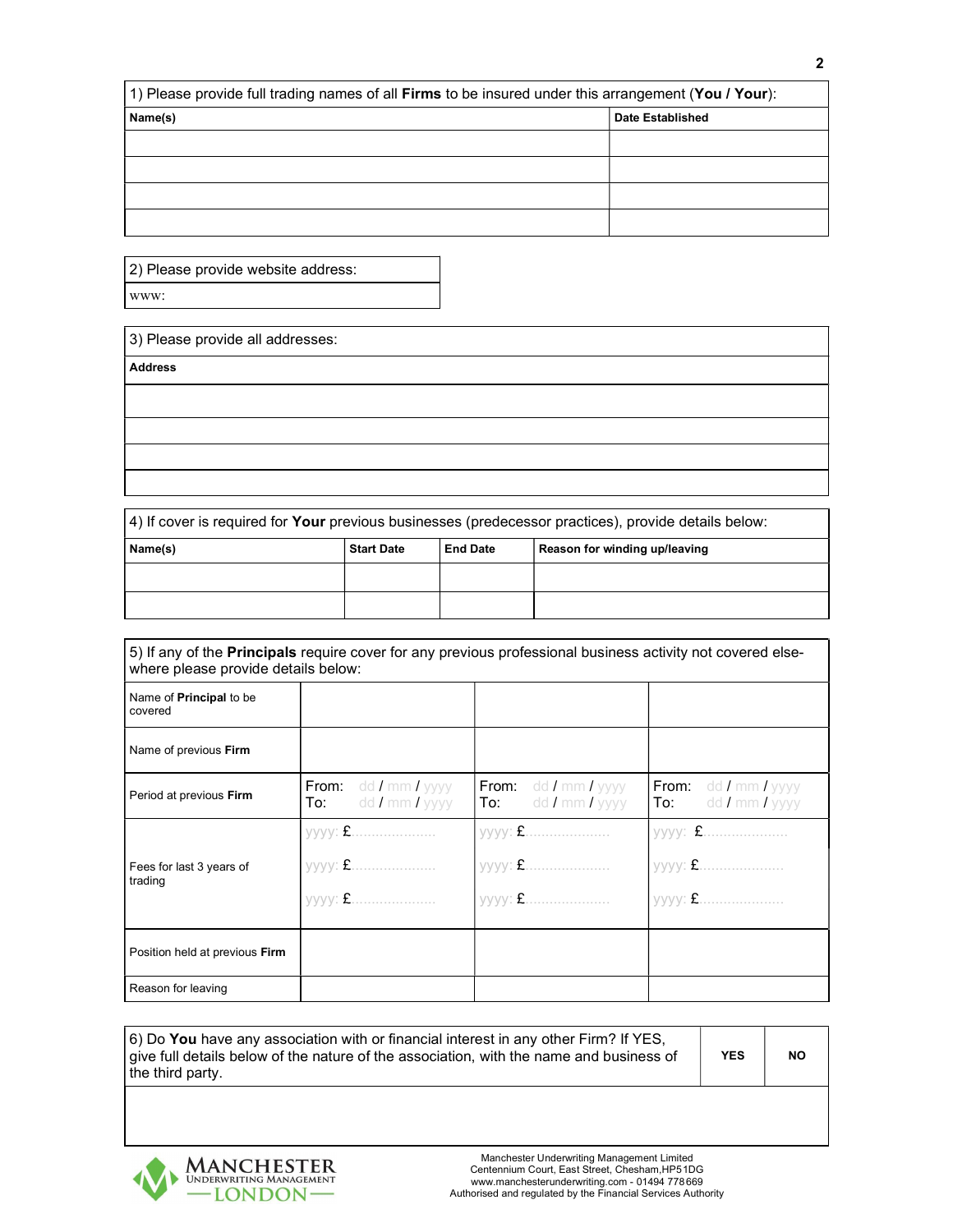| 7) Please supply details of all Principals: |     |                |                       |                    |  |  |
|---------------------------------------------|-----|----------------|-----------------------|--------------------|--|--|
| Name                                        | Age | Qualifications | <b>Date Qualified</b> | Date of engagement |  |  |
|                                             |     |                |                       |                    |  |  |
|                                             |     |                |                       |                    |  |  |
|                                             |     |                |                       |                    |  |  |
|                                             |     |                |                       |                    |  |  |

| 8) Please supply details of total numbers of staff:                               |  |  |  |  |  |
|-----------------------------------------------------------------------------------|--|--|--|--|--|
| <b>Principals</b><br>Qualified Staff<br><b>Others</b><br><b>Unqualified Staff</b> |  |  |  |  |  |
|                                                                                   |  |  |  |  |  |

| (9) Has any <b>Principal</b> ever been convicted of a criminal offence or are any charges/<br>prosecutions pending (excluding minor motoring offences), or been investigated/<br>reprimanded/disqualified by their professional body? If YES, please provide full details. | <b>YES</b> | <b>NO</b> |
|----------------------------------------------------------------------------------------------------------------------------------------------------------------------------------------------------------------------------------------------------------------------------|------------|-----------|
|                                                                                                                                                                                                                                                                            |            |           |

10) Please provide full details if any Principal has been made personally bankrupt or has been associated with any business which has ceased trading either voluntarily or compulsorily:

| 11) Please provide details of <b>Your</b> current Professional Indemnity insurance arrangements below:         |   |  |  |  |  |
|----------------------------------------------------------------------------------------------------------------|---|--|--|--|--|
| <b>Current Insurer</b>                                                                                         |   |  |  |  |  |
| <b>Current Broker</b>                                                                                          |   |  |  |  |  |
| <b>Policy Renewal Date</b>                                                                                     |   |  |  |  |  |
| <b>Limit of Indemnity</b>                                                                                      | £ |  |  |  |  |
| <b>Excess</b>                                                                                                  | £ |  |  |  |  |
| Premium                                                                                                        | £ |  |  |  |  |
| If You currently have Professional Indemnity coverage in force, please advise the retroactive<br>date, if any: |   |  |  |  |  |
| <b>Date</b>                                                                                                    |   |  |  |  |  |

| 12) Please provide a breakdown of turnover/fees generated: |   |   |   |   |                             |                                       |  |
|------------------------------------------------------------|---|---|---|---|-----------------------------|---------------------------------------|--|
| <b>Year End</b>                                            |   |   |   |   | Last full<br>financial year | Current<br>financial year<br>estimate |  |
| Work in UK                                                 | £ | £ | £ | £ | £                           | £                                     |  |
| Work in EU                                                 | £ | £ | £ | £ | £                           | £                                     |  |
| Work in USA/Canada                                         | £ | £ | £ | £ | £                           | £                                     |  |
| Work elsewhere                                             | £ | £ | £ | £ | £                           | £                                     |  |
| Total                                                      | £ | £ | £ | £ | £                           | £                                     |  |

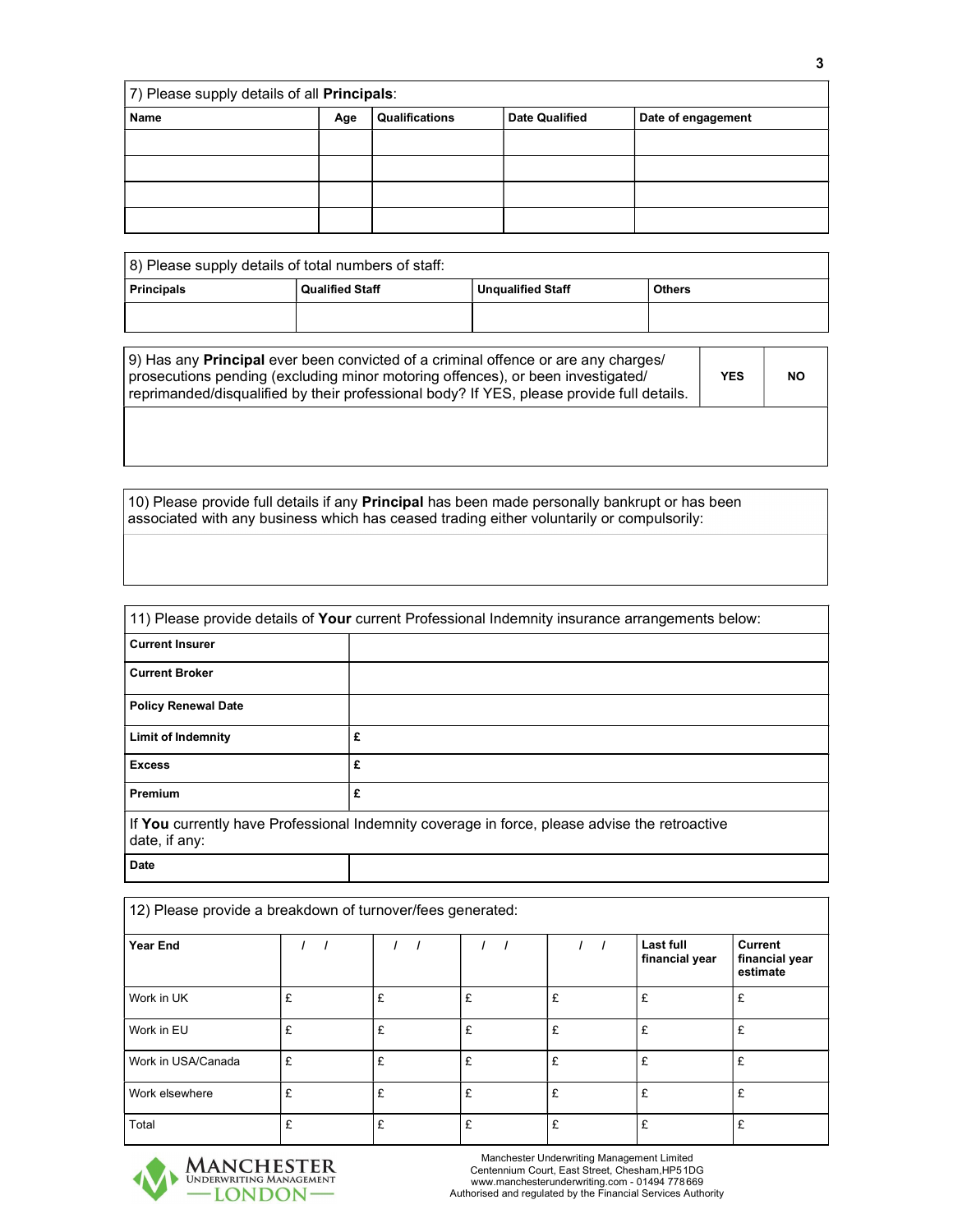13) Please provide a breakdown of Your activities and percentage of income generated for each discipline (must equal 100%) in the last complete financial year:

| Civil                                           | $\%$          |
|-------------------------------------------------|---------------|
| Structural                                      | $\%$          |
| Soil / Foundations                              | $\%$          |
| Mechanical (not process engineering)            | $\%$          |
| Electrical                                      | $\%$          |
| Heating/Ventilating/Air Conditioning            | $\%$          |
| Architectural                                   | $\%$          |
| Town Planning / Feasibility Studies             | $\%$          |
| Process Engineering                             | $\frac{0}{0}$ |
| Chemical                                        | $\%$          |
| Nuclear                                         | $\%$          |
| Other work - please provide full details below: |               |
|                                                 | $\%$          |
|                                                 |               |
| Total                                           | 100%          |

14) Please provide a breakdown of contract types and percentage of income generated from each (must equal 100%) in the last complete financial year: Commercial Schemes % Retail Works % Industrial Works % Churches/Cathedrals % Private Sector Individual Houses % Private Sector Housing Schemes **Manufather Sector Housing Schemes**  $\%$ Public Sector Housing (inc Housing Associations) **1999** We also a state of the state of the state of the state of the state of the state of the state of the state of the state of the state of the state of the state of the Public Sector Hospitals  $\%$ Private Sector Hospitals  $\%$ Public Sector Education  $\%$ Private Sector Education  $\%$ Other work - please provide full details below: % Total 100%

| 15) Have You at any time undertaken work in any of the following disciplines? If YES, please provide de-<br>tails below. |            |           |                                         |            |           |  |
|--------------------------------------------------------------------------------------------------------------------------|------------|-----------|-----------------------------------------|------------|-----------|--|
| Clean Rooms                                                                                                              | <b>YES</b> | NO.       | Nuclear/Atomic Projects                 | <b>YES</b> | <b>NO</b> |  |
| <b>Amusement Rides</b>                                                                                                   | <b>YES</b> | <b>NO</b> | Railways                                | <b>YES</b> | <b>NO</b> |  |
| Bridges/Tunnels/Mines                                                                                                    | <b>YES</b> | NO.       | <b>Water Schemes</b>                    | <b>YES</b> | <b>NO</b> |  |
| Chemical/Petro-Chemical/Oil Plants and Refineries                                                                        | <b>YES</b> | <b>NO</b> | <b>Bulk Handling Equipment</b>          | <b>YES</b> | <b>NO</b> |  |
| Dams/Harbours/Jetties/Sea Defences                                                                                       | <b>YES</b> | <b>NO</b> | Cladding/Roofing                        | <b>YES</b> | <b>NO</b> |  |
| Facade/Glazing Design                                                                                                    | <b>YES</b> | <b>NO</b> | High Rise properties (over six storeys) | <b>YES</b> | <b>NO</b> |  |
| Industrial Waste Treatment                                                                                               | <b>YES</b> | <b>NO</b> | Landfill Sites                          | <b>YES</b> | <b>NO</b> |  |
| <b>Marine Engineering</b>                                                                                                | <b>YES</b> | <b>NO</b> | Offshore Installations                  | <b>YES</b> | <b>NO</b> |  |
| Airports/Aircraft                                                                                                        | <b>YES</b> | <b>NO</b> | Highways/Flyovers                       | <b>YES</b> | <b>NO</b> |  |



Manchester Underwriting Management Limited Centennium Court, East Street, Chesham,HP5 1DG www.manchesterunderwriting.com - 01494 778 669 Authorised and regulated by the Financial Services Authority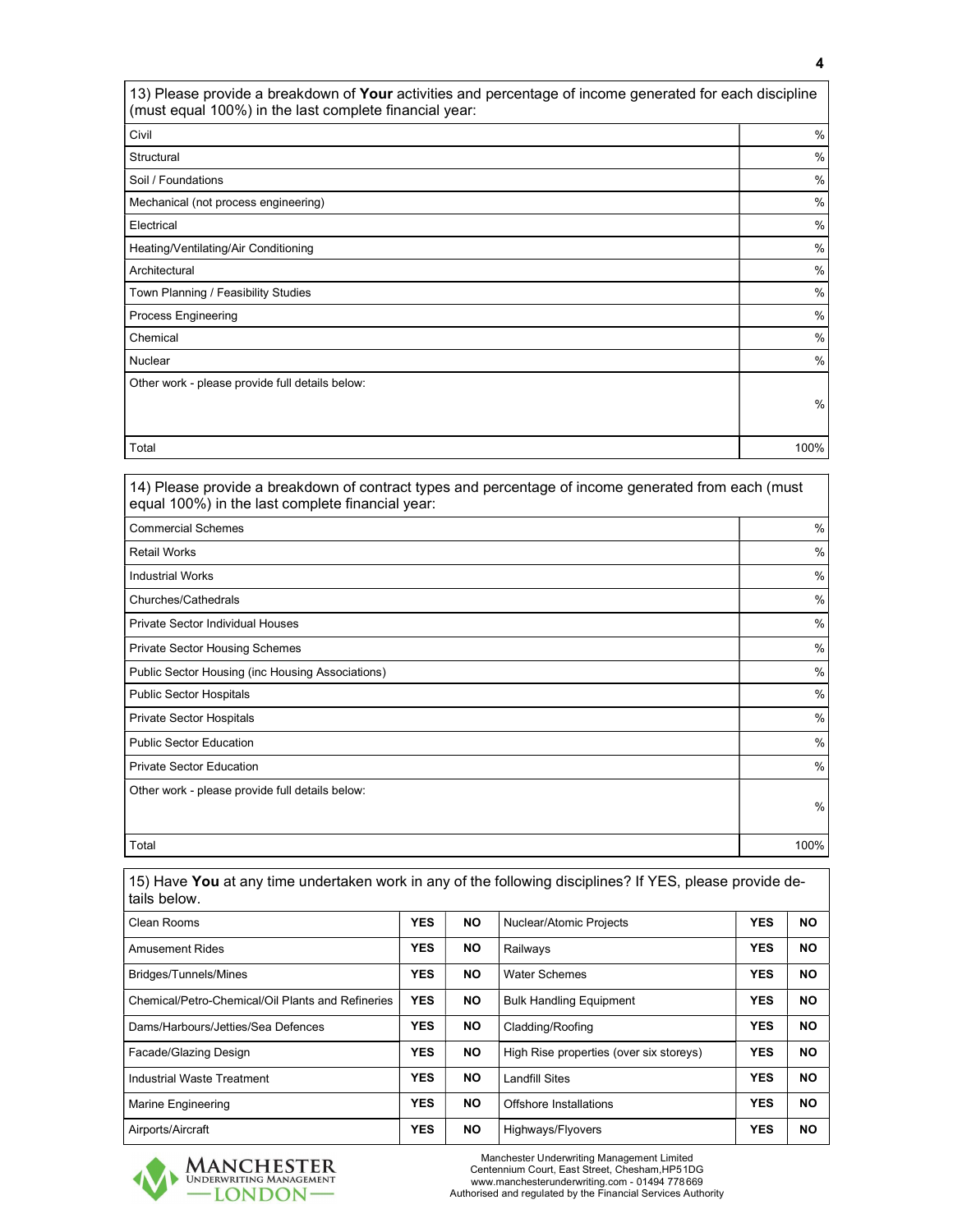| 17) Are You involved in the process of manufacturing, construction, alteration, repair,<br>installation, sale or supply of products, other than in a pure design or consultancy<br>capacity as previously described? If YES, please provide full details: | <b>YES</b> | <b>NO</b> |
|-----------------------------------------------------------------------------------------------------------------------------------------------------------------------------------------------------------------------------------------------------------|------------|-----------|
|                                                                                                                                                                                                                                                           |            |           |

| 18) Do You engage the services of sub-contractors?                                                                               | <b>YES</b> | <b>NO</b> |
|----------------------------------------------------------------------------------------------------------------------------------|------------|-----------|
| If YES, please provide answers to the following, otherwise skip to the next question.                                            |            |           |
| What percentage of fees/turnover was paid to sub-contractors during the last financial year?                                     |            |           |
| Do You always require Your sub-contractors to hold their own Professional Indemnity<br>coverage, and verify that it is in force? | <b>YES</b> | <b>NO</b> |
| If YES please confirm the minimum limit You require them to maintain:                                                            |            |           |

| 19) Please provide details of Your 5 largest contracts that have been completed in the last 6 years. |                             |                            |                                |                                    |                           |
|------------------------------------------------------------------------------------------------------|-----------------------------|----------------------------|--------------------------------|------------------------------------|---------------------------|
| <b>Client</b>                                                                                        | <b>Start</b><br><b>Date</b> | <b>Description of Work</b> | <b>Total Contract</b><br>Value | <b>Your Contract</b><br>Value /Fee | Est. Comple-<br>tion Date |
|                                                                                                      |                             |                            |                                |                                    |                           |
|                                                                                                      |                             |                            |                                |                                    |                           |
|                                                                                                      |                             |                            |                                |                                    |                           |
|                                                                                                      |                             |                            |                                |                                    |                           |
|                                                                                                      |                             |                            |                                |                                    |                           |

| 20) Please provide details of Your 5 largest contracts currently in hand. |                      |                            |                                |                                    |                           |
|---------------------------------------------------------------------------|----------------------|----------------------------|--------------------------------|------------------------------------|---------------------------|
| <b>Client</b>                                                             | <b>Start</b><br>Date | <b>Description of Work</b> | <b>Total Contract</b><br>Value | <b>Your Contract</b><br>Value /Fee | Est. Com-<br>pletion Date |
|                                                                           |                      |                            |                                |                                    |                           |
|                                                                           |                      |                            |                                |                                    |                           |
|                                                                           |                      |                            |                                |                                    |                           |
|                                                                           |                      |                            |                                |                                    |                           |
|                                                                           |                      |                            |                                |                                    |                           |

| [21) What is the average single total project value of all contracts performed over |  |
|-------------------------------------------------------------------------------------|--|
| the last 12 months?                                                                 |  |

| 23) Have You at all times used written agreements for each contract undertaken<br>which clearly outline the services to be provided, and You confirm all changes to the<br>specification or agreed deliverables in writing, explaining the cost changes and other<br>implications?. | <b>YES</b> | <b>NO</b> |
|-------------------------------------------------------------------------------------------------------------------------------------------------------------------------------------------------------------------------------------------------------------------------------------|------------|-----------|
| If You have answered NO to the above, please detail below what procedures are<br>undertaken to ensure that any revised specification/deliverables are agreed and<br>understood by all parties:                                                                                      |            |           |

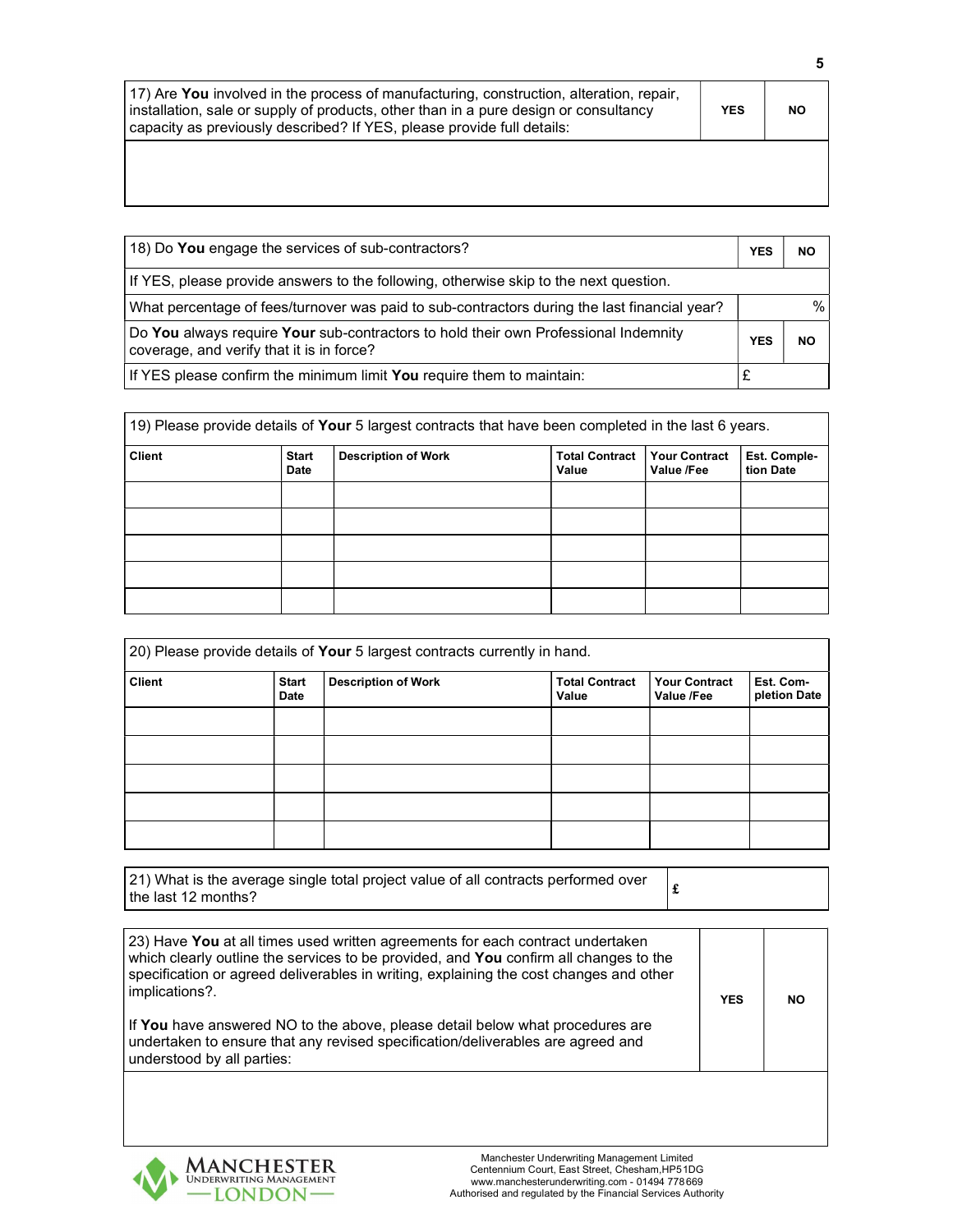| 24) Are all current projects on time and within budget and have all projects completed<br>within the last 2 years been completed on time and within the agreed budget?<br>If NO, please give full details below. | <b>YES</b> | <b>NO</b> |
|------------------------------------------------------------------------------------------------------------------------------------------------------------------------------------------------------------------|------------|-----------|
|                                                                                                                                                                                                                  |            |           |

| 25) Do You undertake any projects where construction is outside the United Kingdom? |                                                                                                    |                            |                                  |                                    | <b>YES</b>                  | NO. |
|-------------------------------------------------------------------------------------|----------------------------------------------------------------------------------------------------|----------------------------|----------------------------------|------------------------------------|-----------------------------|-----|
|                                                                                     | If You have answered YES to either question 25 or 26 please provide details of each project below: |                            |                                  |                                    |                             |     |
| Country                                                                             | <b>Start</b><br><b>Date</b>                                                                        | <b>Description of Work</b> | <b>Total Con-</b><br>tract Value | <b>Your Contract</b><br>Value /Fee | <b>Est. Completion Date</b> |     |
|                                                                                     |                                                                                                    |                            |                                  |                                    |                             |     |
|                                                                                     |                                                                                                    |                            |                                  |                                    |                             |     |
|                                                                                     |                                                                                                    |                            |                                  |                                    |                             |     |

| [26] Have You at any time entered into a contract that is subject to the laws of countries<br>outside the United Kingdom? | <b>YES</b> | NO |
|---------------------------------------------------------------------------------------------------------------------------|------------|----|
|---------------------------------------------------------------------------------------------------------------------------|------------|----|

| [27] Does the company ever enter into contracts on behalf of clients?                                            | <b>YES</b> | ΝO        |
|------------------------------------------------------------------------------------------------------------------|------------|-----------|
| If YES, is written sign off for the contract terms always obtained from <b>Your</b> client prior<br>to doing so? | <b>YES</b> | <b>NO</b> |

| 28) Please select the Limits of Liability that You require quotations for: |            |  |  |
|----------------------------------------------------------------------------|------------|--|--|
| £250,000                                                                   | £2,000,000 |  |  |
| £500,000                                                                   | £3,000,000 |  |  |
| E1.000.000                                                                 | £5,000,000 |  |  |
| Other Limit of Liability                                                   |            |  |  |

29) What level of excess do You require?  $\mathbf{f}$ 

30) Has any claim been made or loss suffered by You, whether insured or not, in respect of any of the risks to which this proposal for insurance relates? YES | NO

If YES, please provide details below:

| Date of claim/loss | <b>Details of claim/loss</b> | <b>Amount Paid</b> | <b>Date Settled</b> | <b>Outstanding Reserve</b> |
|--------------------|------------------------------|--------------------|---------------------|----------------------------|
|                    |                              |                    |                     |                            |
|                    |                              |                    |                     |                            |
|                    |                              |                    |                     |                            |
|                    |                              |                    |                     |                            |
|                    |                              |                    |                     |                            |
|                    |                              |                    |                     |                            |
|                    |                              |                    |                     |                            |
|                    |                              |                    |                     |                            |
|                    |                              |                    |                     |                            |
|                    |                              |                    |                     |                            |